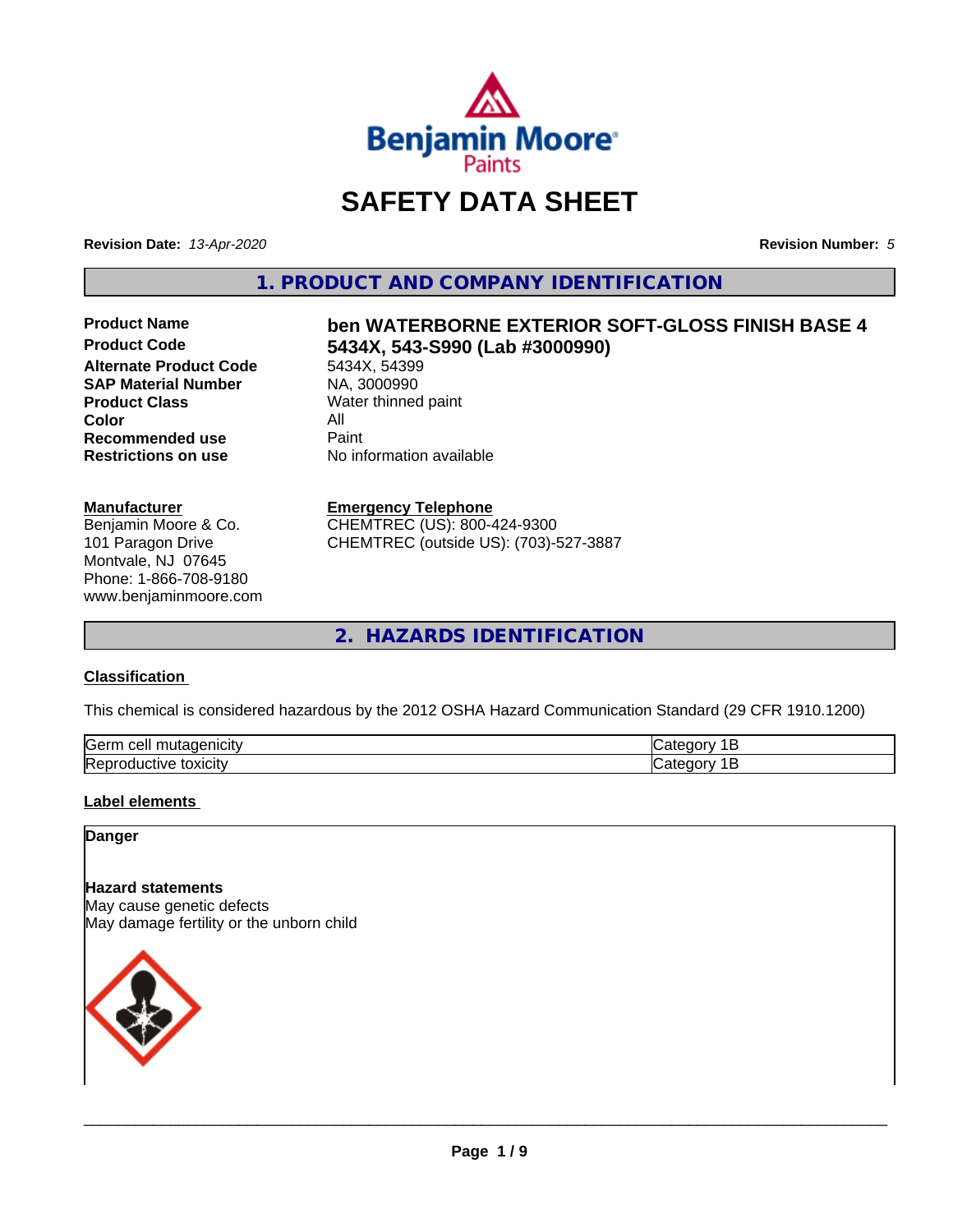**Appearance** liquid **Odor 11** Odor little or no odor

## **Precautionary Statements - Prevention**

Obtain special instructions before use Do not handle until all safety precautions have been read and understood Use personal protective equipment as required

# **Precautionary Statements - Response**

IF exposed or concerned: Get medical advice/attention

# **Precautionary Statements - Storage**

Store locked up

#### **Precautionary Statements - Disposal**

Dispose of contents/container to an approved waste disposal plant

# **Hazards not otherwise classified (HNOC)**

Not applicable

#### **Other information**

No information available

# **3. COMPOSITION INFORMATION ON COMPONENTS**

\_\_\_\_\_\_\_\_\_\_\_\_\_\_\_\_\_\_\_\_\_\_\_\_\_\_\_\_\_\_\_\_\_\_\_\_\_\_\_\_\_\_\_\_\_\_\_\_\_\_\_\_\_\_\_\_\_\_\_\_\_\_\_\_\_\_\_\_\_\_\_\_\_\_\_\_\_\_\_\_\_\_\_\_\_\_\_\_\_\_\_\_\_

| <b>Chemical name</b>                         | CAS No.    | Weight-%    |
|----------------------------------------------|------------|-------------|
| Nepheline syenite                            | 37244-96-5 | $-5$        |
| Zinc oxide                                   | 1314-13-2  | $0.5 - 1$   |
| Sodium C14-C16 olefin sulfonate              | 68439-57-6 | $0.1 - 0.5$ |
| Carbamic acid, 1H-benzimidazol-2-yl-, methyl | 10605-21-7 | $0.1 - 0.5$ |
| ester                                        |            |             |
| 1-Methyl-2-pyrrolidinone                     | 872-50-4   | $0.1 - 0.5$ |

|                                                  | 4. FIRST AID MEASURES                                                                                    |
|--------------------------------------------------|----------------------------------------------------------------------------------------------------------|
| <b>General Advice</b>                            | If symptoms persist, call a physician. Show this safety data sheet to the doctor in<br>attendance.       |
| <b>Eye Contact</b>                               | Rinse thoroughly with plenty of water for at least 15 minutes and consult a<br>physician.                |
| <b>Skin Contact</b>                              | Wash off immediately with soap and plenty of water while removing all<br>contaminated clothes and shoes. |
| <b>Inhalation</b>                                | Move to fresh air. If symptoms persist, call a physician.                                                |
| Ingestion                                        | Clean mouth with water and afterwards drink plenty of water. Consult a physician<br>if necessary.        |
| <b>Most Important</b><br><b>Symptoms/Effects</b> | None known.                                                                                              |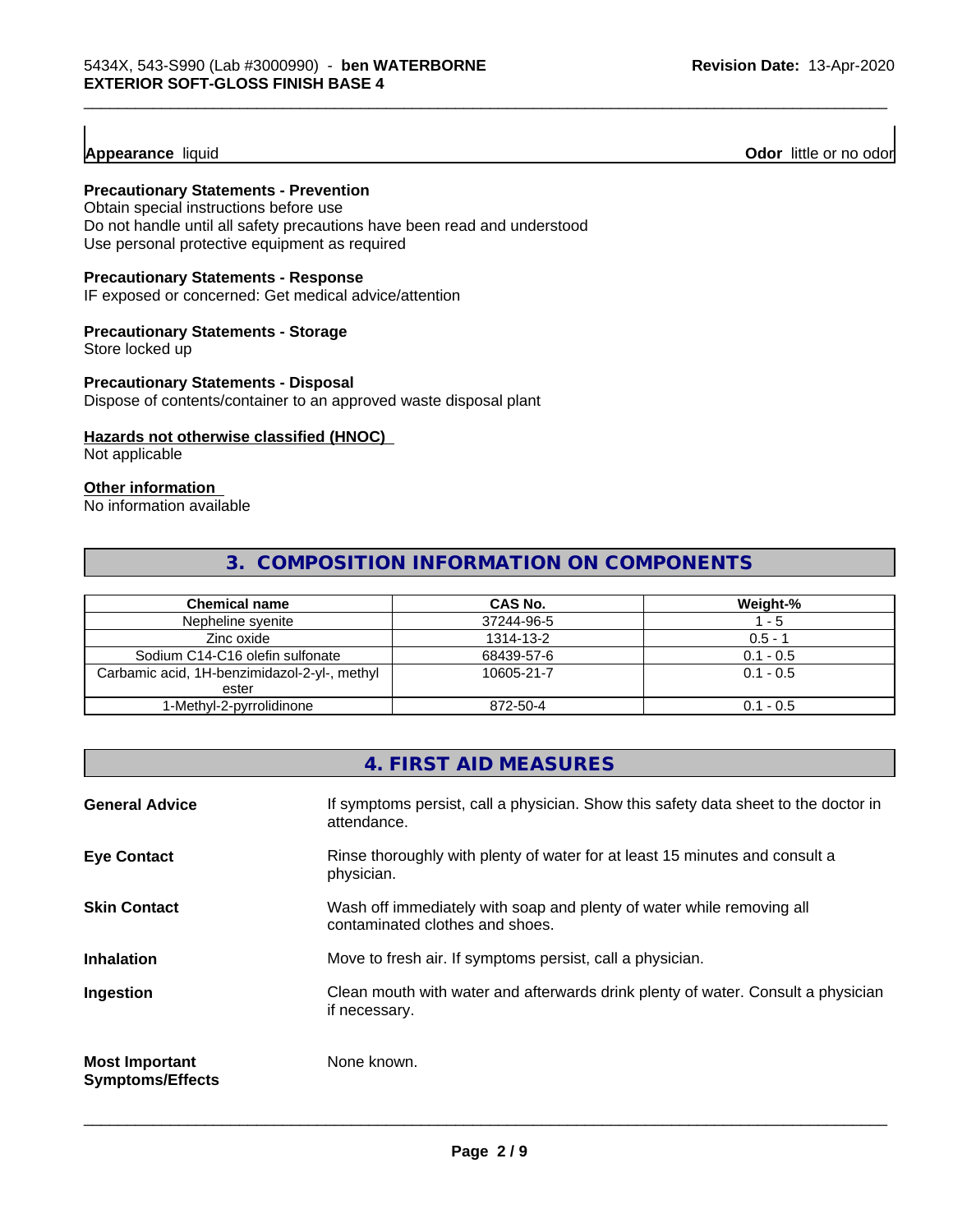|                                                                         | <b>Notes To Physician</b>                                     | Treat symptomatically.                                               |                                                    |                                                                                                                 |
|-------------------------------------------------------------------------|---------------------------------------------------------------|----------------------------------------------------------------------|----------------------------------------------------|-----------------------------------------------------------------------------------------------------------------|
|                                                                         |                                                               |                                                                      | 5. FIRE-FIGHTING MEASURES                          |                                                                                                                 |
|                                                                         | <b>Suitable Extinguishing Media</b>                           |                                                                      |                                                    | Use extinguishing measures that are appropriate to local<br>circumstances and the surrounding environment.      |
|                                                                         |                                                               | Protective equipment and precautions for firefighters                | and full protective gear.                          | As in any fire, wear self-contained breathing apparatus<br>pressure-demand, MSHA/NIOSH (approved or equivalent) |
| <b>Specific Hazards Arising From The Chemical</b>                       |                                                               | Closed containers may rupture if exposed to fire or<br>extreme heat. |                                                    |                                                                                                                 |
|                                                                         | <b>Sensitivity to mechanical impact</b>                       |                                                                      | No.                                                |                                                                                                                 |
| Sensitivity to static discharge                                         |                                                               | No.                                                                  |                                                    |                                                                                                                 |
| <b>Flash Point Data</b><br><b>Method</b>                                | Flash point (°F)<br>Flash Point (°C)                          |                                                                      | Not applicable<br>Not applicable<br>Not applicable |                                                                                                                 |
|                                                                         | <b>Flammability Limits In Air</b>                             |                                                                      |                                                    |                                                                                                                 |
|                                                                         | Lower flammability limit:<br><b>Upper flammability limit:</b> |                                                                      | Not applicable<br>Not applicable                   |                                                                                                                 |
| NFPA                                                                    | Health: 2                                                     | Flammability: 0                                                      | Instability: 0                                     | <b>Special: Not Applicable</b>                                                                                  |
| <b>NFPA Legend</b><br>0 - Not Hazardous<br>1 - Slightly<br>2 - Moderate |                                                               |                                                                      |                                                    |                                                                                                                 |

\_\_\_\_\_\_\_\_\_\_\_\_\_\_\_\_\_\_\_\_\_\_\_\_\_\_\_\_\_\_\_\_\_\_\_\_\_\_\_\_\_\_\_\_\_\_\_\_\_\_\_\_\_\_\_\_\_\_\_\_\_\_\_\_\_\_\_\_\_\_\_\_\_\_\_\_\_\_\_\_\_\_\_\_\_\_\_\_\_\_\_\_\_

- 3 High
- 4 Severe

*The ratings assigned are only suggested ratings, the contractor/employer has ultimate responsibilities for NFPA ratings where this system is used.*

*Additional information regarding the NFPA rating system is available from the National Fire Protection Agency (NFPA) at www.nfpa.org.*

# **6. ACCIDENTAL RELEASE MEASURES**

| <b>Personal Precautions</b>      | Avoid contact with skin, eyes and clothing. Ensure adequate ventilation.                             |  |
|----------------------------------|------------------------------------------------------------------------------------------------------|--|
| <b>Other Information</b>         | Prevent further leakage or spillage if safe to do so.                                                |  |
| <b>Environmental precautions</b> | See Section 12 for additional Ecological Information.                                                |  |
| <b>Methods for Cleaning Up</b>   | Soak up with inert absorbent material. Sweep up and shovel into suitable<br>containers for disposal. |  |

**7. HANDLING AND STORAGE**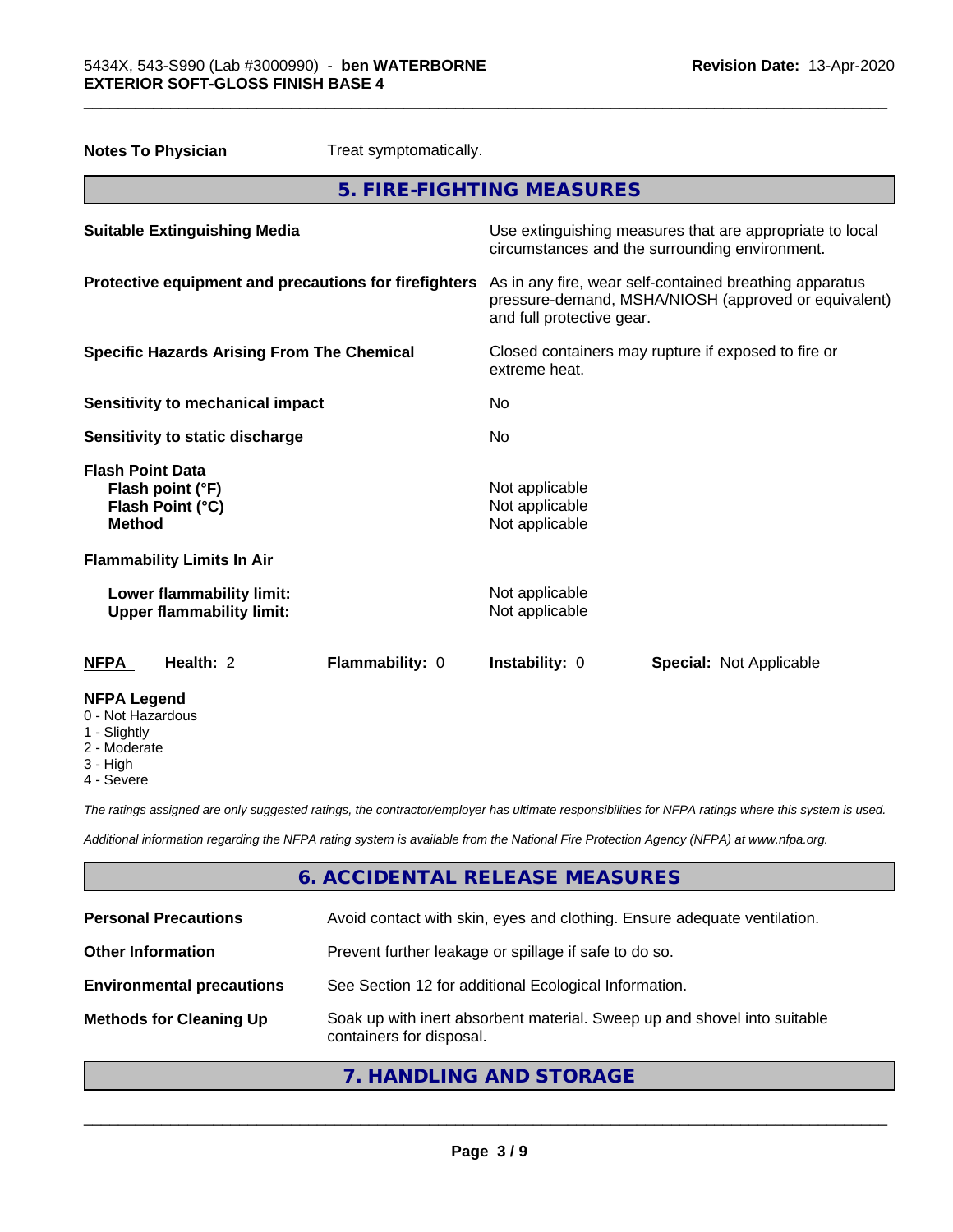| <b>Handling</b>               | Avoid contact with skin, eyes and clothing. Avoid breathing vapors, spray mists or<br>sanding dust. In case of insufficient ventilation, wear suitable respiratory<br>equipment. |  |
|-------------------------------|----------------------------------------------------------------------------------------------------------------------------------------------------------------------------------|--|
| <b>Storage</b>                | Keep container tightly closed. Keep out of the reach of children.                                                                                                                |  |
| <b>Incompatible Materials</b> | No information available                                                                                                                                                         |  |
|                               |                                                                                                                                                                                  |  |

\_\_\_\_\_\_\_\_\_\_\_\_\_\_\_\_\_\_\_\_\_\_\_\_\_\_\_\_\_\_\_\_\_\_\_\_\_\_\_\_\_\_\_\_\_\_\_\_\_\_\_\_\_\_\_\_\_\_\_\_\_\_\_\_\_\_\_\_\_\_\_\_\_\_\_\_\_\_\_\_\_\_\_\_\_\_\_\_\_\_\_\_\_

# **8. EXPOSURE CONTROLS/PERSONAL PROTECTION**

#### **Exposure Limits**

| Chemical name | <b>ACGIH TLV</b>                                  | <b>OSHA PEL</b>   |
|---------------|---------------------------------------------------|-------------------|
| Zinc oxide    | STEL: 10 mg/m <sup>3</sup> respirable particulate | 5 mg/m $3$ - TWA  |
|               | matter                                            | 15 mg/m $3$ - TWA |
|               | TWA: $2 \text{ mg/m}^3$ respirable particulate    |                   |
|               | matter                                            |                   |

#### **Legend**

ACGIH - American Conference of Governmental Industrial Hygienists Exposure Limits OSHA - Occupational Safety & Health Administration Exposure Limits N/E - Not Established

**Engineering Measures** Ensure adequate ventilation, especially in confined areas.

# **Personal Protective Equipment**

| <b>Eye/Face Protection</b>    | Safety glasses with side-shields.                                                |
|-------------------------------|----------------------------------------------------------------------------------|
| <b>Skin Protection</b>        | Protective gloves and impervious clothing.                                       |
| <b>Respiratory Protection</b> | Use only with adequate ventilation. In operations where exposure limits are      |
|                               | exceeded, use a NIOSH approved respirator that has been selected by a            |
|                               | technically qualified person for the specific work conditions. When spraying the |
|                               | product or applying in confined areas, wear a NIOSH approved respirator          |
|                               | specified for paint spray or organic vapors.                                     |
| <b>Hygiene Measures</b>       | Avoid contact with skin, eyes and clothing. Remove and wash contaminated         |
|                               | clothing before re-use. Wash thoroughly after handling.                          |

# **9. PHYSICAL AND CHEMICAL PROPERTIES**

| Appearance              | liquid                   |
|-------------------------|--------------------------|
| Odor                    | little or no odor        |
| <b>Odor Threshold</b>   | No information available |
| Density (Ibs/gal)       | $8.6 - 9.0$              |
| <b>Specific Gravity</b> | $1.03 - 1.08$            |
| рH                      | No information available |
| <b>Viscosity (cps)</b>  | No information available |
| Solubility(ies)         | No information available |
| <b>Water solubility</b> | No information available |
| <b>Evaporation Rate</b> | No information available |
| Vapor pressure          | No information available |
| Vapor density           | No information available |
| Wt. % Solids            | $35 - 45$                |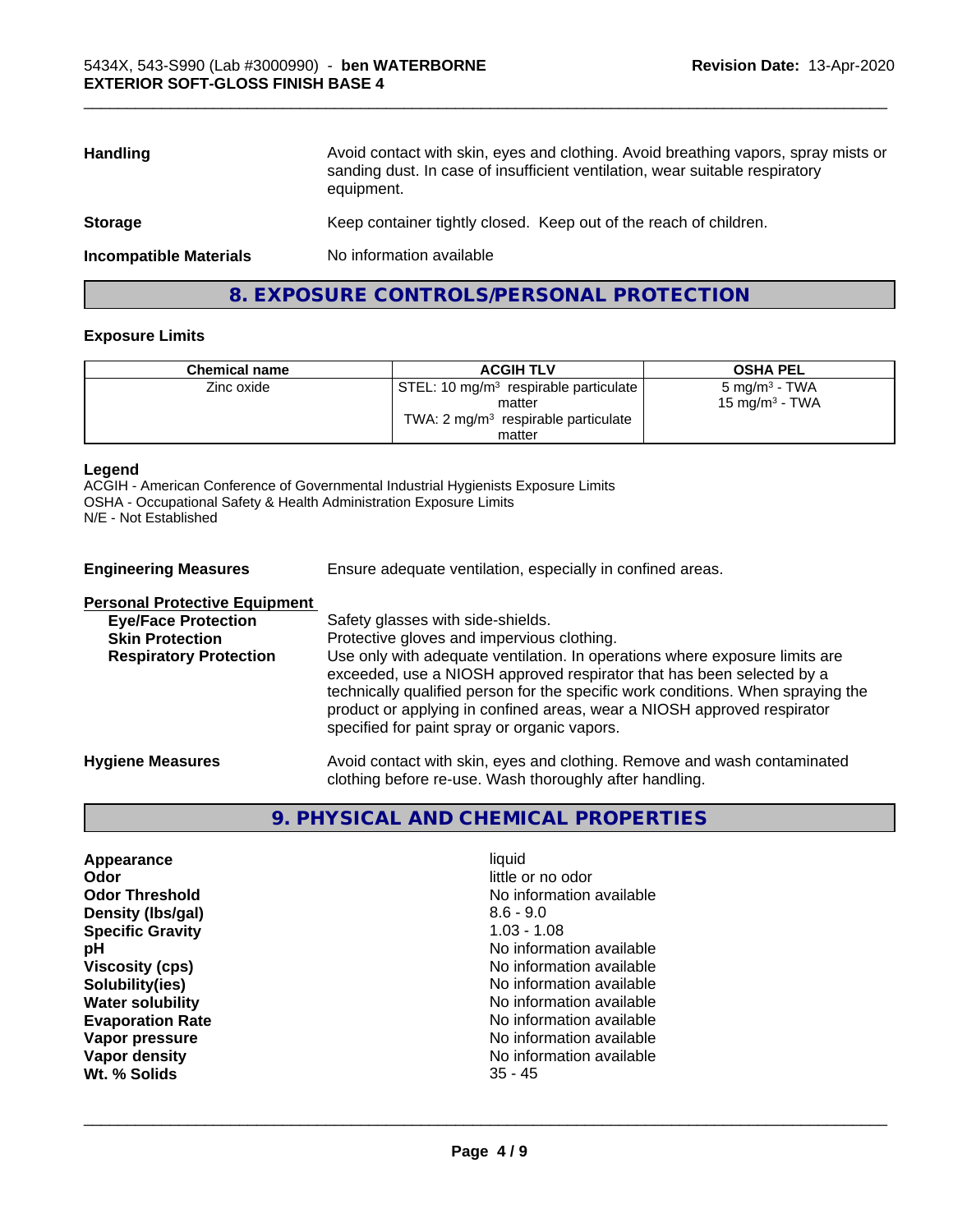| Vol. % Solids                        | $30 - 40$                |
|--------------------------------------|--------------------------|
| Wt. % Volatiles                      | $55 - 65$                |
| Vol. % Volatiles                     | $60 - 70$                |
| <b>VOC Regulatory Limit (g/L)</b>    | < 50                     |
| <b>Boiling Point (°F)</b>            | 212                      |
| <b>Boiling Point (°C)</b>            | 100                      |
| Freezing point (°F)                  | 32                       |
| <b>Freezing Point (°C)</b>           | 0                        |
| Flash point (°F)                     | Not applicable           |
| Flash Point (°C)                     | Not applicable           |
| <b>Method</b>                        | Not applicable           |
| Flammability (solid, gas)            | Not applicable           |
| <b>Upper flammability limit:</b>     | Not applicable           |
| Lower flammability limit:            | Not applicable           |
| <b>Autoignition Temperature (°F)</b> | No information available |
| <b>Autoignition Temperature (°C)</b> | No information available |
| Decomposition Temperature (°F)       | No information available |
| Decomposition Temperature (°C)       | No information available |
| <b>Partition coefficient</b>         | No information available |

# **10. STABILITY AND REACTIVITY**

\_\_\_\_\_\_\_\_\_\_\_\_\_\_\_\_\_\_\_\_\_\_\_\_\_\_\_\_\_\_\_\_\_\_\_\_\_\_\_\_\_\_\_\_\_\_\_\_\_\_\_\_\_\_\_\_\_\_\_\_\_\_\_\_\_\_\_\_\_\_\_\_\_\_\_\_\_\_\_\_\_\_\_\_\_\_\_\_\_\_\_\_\_

| <b>Reactivity</b>                         | Not Applicable                           |
|-------------------------------------------|------------------------------------------|
| <b>Chemical Stability</b>                 | Stable under normal conditions.          |
| <b>Conditions to avoid</b>                | Prevent from freezing.                   |
| <b>Incompatible Materials</b>             | No materials to be especially mentioned. |
| <b>Hazardous Decomposition Products</b>   | None under normal use.                   |
| <b>Possibility of hazardous reactions</b> | None under normal conditions of use.     |

**11. TOXICOLOGICAL INFORMATION**

| <b>Product Information</b>                                                                 |                                           |  |  |
|--------------------------------------------------------------------------------------------|-------------------------------------------|--|--|
| Information on likely routes of exposure                                                   |                                           |  |  |
| <b>Principal Routes of Exposure</b>                                                        | Eye contact, skin contact and inhalation. |  |  |
| <b>Acute Toxicity</b>                                                                      |                                           |  |  |
| <b>Product Information</b>                                                                 | No information available                  |  |  |
| Symptoms related to the physical, chemical and toxicological characteristics               |                                           |  |  |
| <b>Symptoms</b>                                                                            | No information available                  |  |  |
| Delayed and immediate effects as well as chronic effects from short and long-term exposure |                                           |  |  |
| Eye contact                                                                                | May cause slight irritation.              |  |  |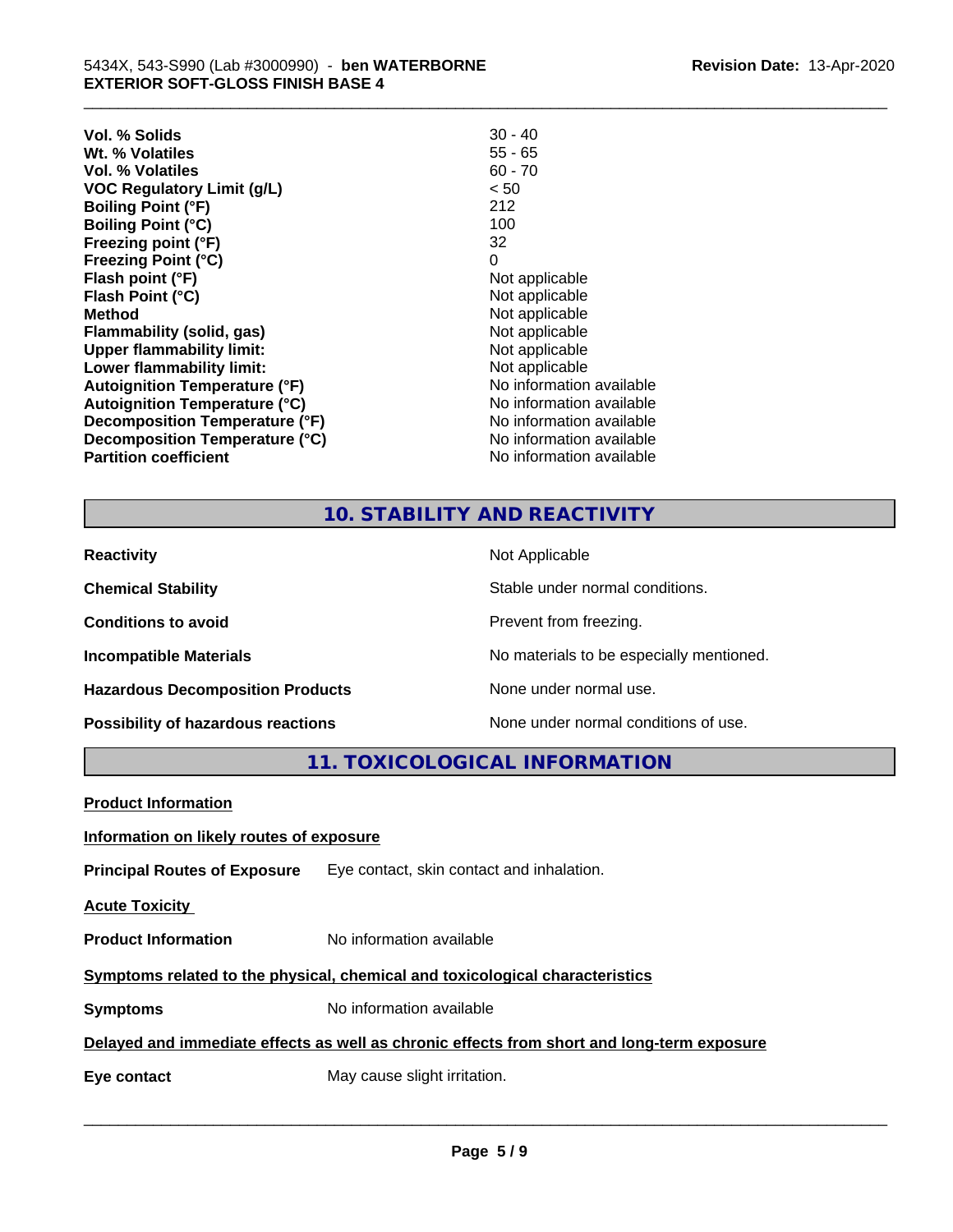| Substance may cause slight skin irritation. Prolonged or repeated contact may dry<br>skin and cause irritation. |
|-----------------------------------------------------------------------------------------------------------------|
| May cause irritation of respiratory tract.                                                                      |
| Ingestion may cause gastrointestinal irritation, nausea, vomiting and diarrhea.                                 |
| No information available                                                                                        |
| No information available.                                                                                       |
| Suspected of causing genetic defects.                                                                           |
| May damage fertility or the unborn child.                                                                       |
| No information available.                                                                                       |
| No information available.                                                                                       |
| No information available.                                                                                       |
| No information available.                                                                                       |
| No information available.                                                                                       |
| No information available                                                                                        |
|                                                                                                                 |

\_\_\_\_\_\_\_\_\_\_\_\_\_\_\_\_\_\_\_\_\_\_\_\_\_\_\_\_\_\_\_\_\_\_\_\_\_\_\_\_\_\_\_\_\_\_\_\_\_\_\_\_\_\_\_\_\_\_\_\_\_\_\_\_\_\_\_\_\_\_\_\_\_\_\_\_\_\_\_\_\_\_\_\_\_\_\_\_\_\_\_\_\_

**Numerical measures of toxicity**

**The following values are calculated based on chapter 3.1 of the GHS document**

| <b>ATEmix (dermal)</b>               | 483549 mg/kg |
|--------------------------------------|--------------|
| <b>ATEmix (inhalation-dust/mist)</b> | 339.8 mg/L   |

# **Component Information**

| Chemical name                       | Oral LD50            | Dermal LD50                         | Inhalation LC50        |
|-------------------------------------|----------------------|-------------------------------------|------------------------|
| Zinc oxide                          | $>$ 5000 mg/kg (Rat) |                                     |                        |
| 1314-13-2                           |                      |                                     |                        |
| Sodium C14-C16 olefin sulfonate     | $= 2220$ mg/kg (Rat) | > 740 mg/kg (Rabbit)                |                        |
| 68439-57-6                          |                      |                                     |                        |
| Carbamic acid.                      | $>$ 5050 mg/kg (Rat) | $> 10000$ mg/kg (Rabbit) = 2 g/kg ( |                        |
| 1H-benzimidazol-2-yl-, methyl ester | $= 6400$ mg/kg (Rat) | $Rat$ = 8500 mg/kg (Rabbit)         |                        |
| 10605-21-7                          |                      |                                     |                        |
| 1-Methyl-2-pyrrolidinone            | $=$ 3914 mg/kg (Rat) | $= 8$ g/kg (Rabbit)                 | $> 5.1$ mg/L (Rat) 4 h |
| 872-50-4                            |                      |                                     |                        |

# **Chronic Toxicity**

#### **Carcinogenicity**

*There are no known carcinogenic chemicals in this product above reportable levels.*

**12. ECOLOGICAL INFORMATION**

# **Ecotoxicity Effects**

The environmental impact of this product has not been fully investigated.

# **Product Information**

#### **Acute Toxicity to Fish**

No information available

# **Acute Toxicity to Aquatic Invertebrates**

No information available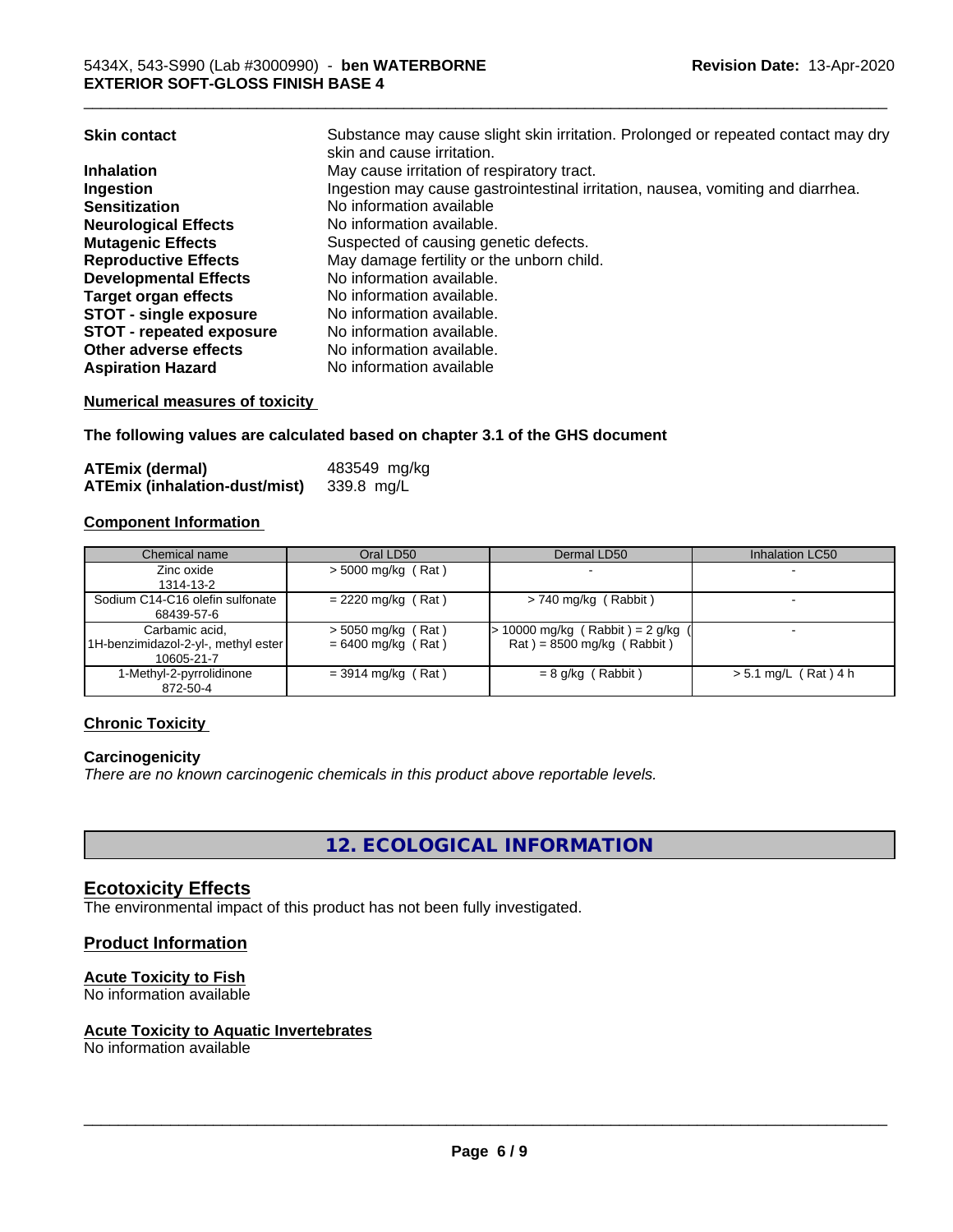#### **Acute Toxicity to Aquatic Plants**

No information available

#### **Persistence / Degradability**

No information available.

#### **Bioaccumulation**

There is no data for this product.

#### **Mobility in Environmental Media**

No information available.

#### **Ozone**

No information available

## **Component Information**

# **Acute Toxicity to Fish**

Carbamic acid, 1H-benzimidazol-2-yl-, methyl ester LC50: 1.5 mg/L (Rainbow Trout - 96 hr.)

#### **Acute Toxicity to Aquatic Invertebrates**

```
Carbamic acid, 1H-benzimidazol-2-yl-, methyl ester
LC50: 0.22 mg/L (water flea - 48 hr.)
```
#### **Acute Toxicity to Aquatic Plants**

No information available

|                                  | 13. DISPOSAL CONSIDERATIONS                                                                                                                                                                                               |  |
|----------------------------------|---------------------------------------------------------------------------------------------------------------------------------------------------------------------------------------------------------------------------|--|
| <b>Waste Disposal Method</b>     | Dispose of in accordance with federal, state, and local regulations. Local<br>requirements may vary, consult your sanitation department or state-designated<br>environmental protection agency for more disposal options. |  |
|                                  | <b>14. TRANSPORT INFORMATION</b>                                                                                                                                                                                          |  |
| <b>DOT</b>                       | Not regulated                                                                                                                                                                                                             |  |
| <b>ICAO / IATA</b>               | Not regulated                                                                                                                                                                                                             |  |
| <b>IMDG/IMO</b>                  | Not regulated                                                                                                                                                                                                             |  |
|                                  | <b>15. REGULATORY INFORMATION</b>                                                                                                                                                                                         |  |
| <b>International Inventories</b> |                                                                                                                                                                                                                           |  |
| <b>TSCA: United States</b>       | Yes - All components are listed or exempt.                                                                                                                                                                                |  |

\_\_\_\_\_\_\_\_\_\_\_\_\_\_\_\_\_\_\_\_\_\_\_\_\_\_\_\_\_\_\_\_\_\_\_\_\_\_\_\_\_\_\_\_\_\_\_\_\_\_\_\_\_\_\_\_\_\_\_\_\_\_\_\_\_\_\_\_\_\_\_\_\_\_\_\_\_\_\_\_\_\_\_\_\_\_\_\_\_\_\_\_\_

**DSL: Canada** Yes - All components are listed or exempt.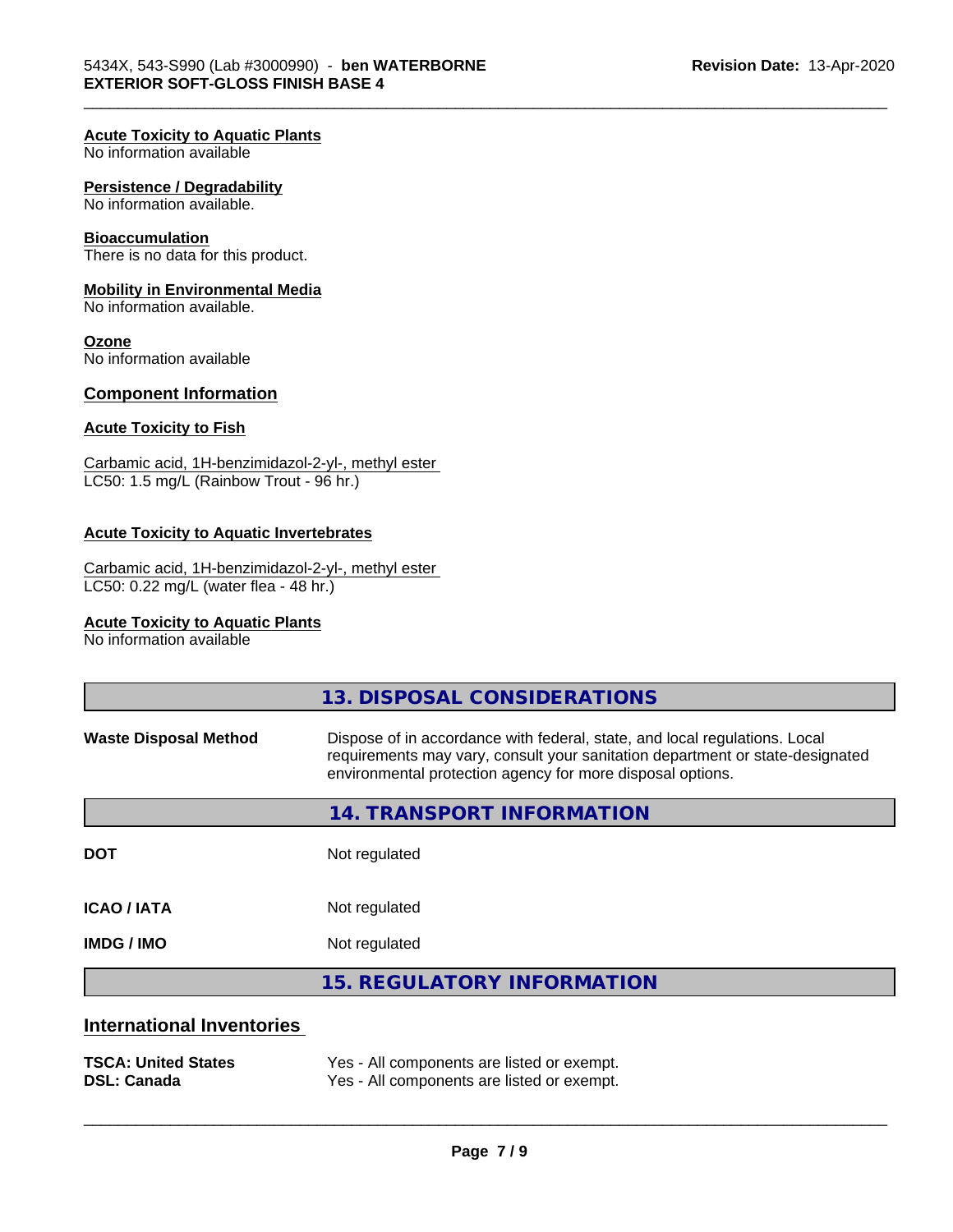# **Federal Regulations**

#### **SARA 311/312 hazardous categorization**

| Acute health hazard               | N٥  |
|-----------------------------------|-----|
| Chronic Health Hazard             | Yes |
| Fire hazard                       | Nο  |
| Sudden release of pressure hazard | Nο  |
| Reactive Hazard                   | N٥  |

#### **SARA 313**

Section 313 of Title III of the Superfund Amendments and Reauthorization Act of 1986 (SARA). This product contains a chemical or chemicals which are subject to the reporting requirements of the Act and Title 40 of the Code of Federal Regulations, Part 372:

\_\_\_\_\_\_\_\_\_\_\_\_\_\_\_\_\_\_\_\_\_\_\_\_\_\_\_\_\_\_\_\_\_\_\_\_\_\_\_\_\_\_\_\_\_\_\_\_\_\_\_\_\_\_\_\_\_\_\_\_\_\_\_\_\_\_\_\_\_\_\_\_\_\_\_\_\_\_\_\_\_\_\_\_\_\_\_\_\_\_\_\_\_

*None*

**Clean Air Act,Section 112 Hazardous Air Pollutants (HAPs) (see 40 CFR 61)**

This product contains the following HAPs:

*None*

# **US State Regulations**

# **California Proposition 65**

**AVIMARNING:** Cancer and Reproductive Harm– www.P65warnings.ca.gov

#### **State Right-to-Know**

| <b>Chemical name</b>                  | <b>Massachusetts</b> | <b>New Jersey</b> | Pennsylvania |
|---------------------------------------|----------------------|-------------------|--------------|
| Zinc oxide                            |                      |                   |              |
| Carbamic acid, 1H-benzimidazol-2-yl-, |                      |                   |              |
| methyl ester                          |                      |                   |              |
| 1-Methyl-2-pyrrolidinone              |                      |                   |              |

# **Legend**

X - Listed

# **16. OTHER INFORMATION**

| <b>HMIS</b>                                                                                                                     | Health: $2^*$ | <b>Flammability: 0</b> | <b>Reactivity: 0</b> | $PPE: -$ |
|---------------------------------------------------------------------------------------------------------------------------------|---------------|------------------------|----------------------|----------|
| <b>HMIS Legend</b><br>0 - Minimal Hazard<br>1 - Slight Hazard<br>2 - Moderate Hazard<br>3 - Serious Hazard<br>4 - Severe Hazard |               |                        |                      |          |